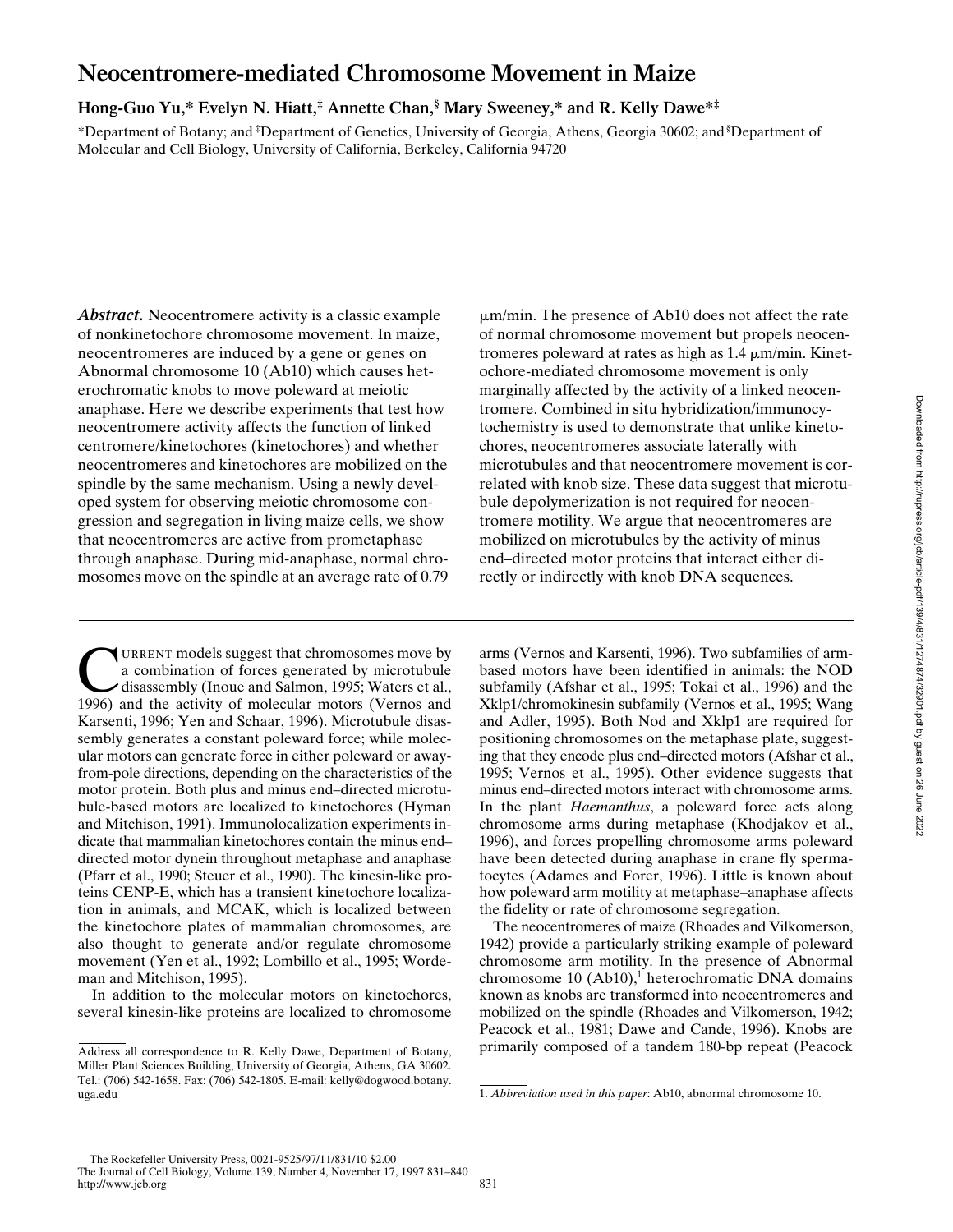et al., 1981) which shows homology to a maize B centromere clone (Alfenito and Birchler, 1993). A characteristic feature of neocentromeres is that they arrive at the spindle poles in advance of centromeres; in extreme cases the neocentromere-bearing chromosome arms stretch towards the poles (Rhoades and Vilkomerson, 1942; Rhoades, 1952). A recently identified mutation (*smd1*) demonstrates that a trans-acting factor(s) encoded on Ab10 is essential for converting the normally quiescent heterochromatic knobs into active neocentromeres (Dawe and Cande, 1996).

Here we use neocentromeres as a model for understanding the mechanisms and importance of nonkinetochore chromosome movement. As a part of our analysis, we developed a four-dimensional system for observing chromosome segregation in living meiocytes. Our experiments were designed to determine (*a*) how poleward arm motility affects the rate and fidelity of chromosome segregation; and (*b*) whether the mechanism of neocentromere motility is comparable to the mechanism of kinetochore motility.

## *Materials and Methods*

#### *Plant Material*

The inbred maize line W23, with four knobs, was the primary source of wild-type meiocytes. A line with Ab10 linked to  $R$  (by two map units) was backcrossed five times to a derivative of the W23 inbred that carries all the factors required for kernel pigmentation except *r.* These heterozygous Ab10 plants were selfed to obtain plants that were homozygous for Ab10. The Ab10 and W23 strains are near-isogenic: knob counts on homozygous Ab10 plants revealed six knobs, including the knob on Ab10 and an extra knob not present in W23. We also used a high-knob strain, with knob numbers ranging from 6 to 10, that was segregating wild-type and heterozygous Ab10 plants. The presence or absence of Ab10 in the high-knob strain was determined using linked *R* alleles.

## *Analysis of Living Meiocytes*

Tassels from greenhouse-grown plants were harvested at a stage when anthers were 1–2 mm in length. The tips were excised from anthers using a No. 15 scalpel blade, and the meiocytes were gently extruded into a Petri dish filled with liquid culture medium. The culture medium was essentially that published by Pena (1986), except that the sucrose concentration was reduced to 0.1 M and the medium was supplemented with 0.1 M maltose, 1% Guillard's antibiotic concentrated solution (G5535; Sigma Chemical Co., St. Louis, MO), and 0.25 mM *n*-propyl gallate. The medium was filter sterilized. Meiocytes in roughly  $65 \mu l$  of culture medium were transferred from the petri dish to a depression slide (12-560A; Fisher Scientific, Pittsburgh, PA). The fluorescent DNA stain Syto 12 was added to the medium at a final concentration of 2  $\mu$ M (10 other fluorescent DNA stains were found not to stain the chromosomes in cultured maize meiocytes: DAPI, Hoechst 33258, Hoechst 33342, propidium iodide, and Syto 11 and 13–17). A coverslip was placed over the concavity, leaving a  $\sim$ 2 mm air bubble and sealed using rubber cement. The temperature on the microscope stage was maintained at  $25 \pm 1^{\circ}$ C and continuously monitored using a digital recording thermometer. The Syto 12–stained chromosomes were visualized using an FITC filter set.

Cell viability after 6 or 9 h under various treatments (Table I) was determined by adding  $5 \mu m$  Calcein AM to the cultured cells (Molecular Probes, Eugene, OR). Calcein AM is converted into a fluorescent product in living cells but does not stain dead cells. The 5-min green light treatment (450–490 nm) reported in Table I was delivered using a fluorescence microscope (Axiophot, Zeiss, Inc., Thornwood, NY) with the objective removed so that the entire concavity was irradiated.

## *Combined In Situ Hybridization/Immunocytochemistry*

*Knob/Spindle Staining.* Meiocytes were fixed with 4% formaldehyde in Phems as described previously (Dawe and Cande, 1996). To avoid cell flattening during adhesion of cells to coverslips, cells were dried onto

*Table I. Effects of n-Propyl Gallate, Syto 12, and FITC-Channel Excitation Light on Cultured Meiocytes\**

|              |                  |            |        | Viability<br>$(\%)$ |              |
|--------------|------------------|------------|--------|---------------------|--------------|
| Treatment    | NPG <sup>‡</sup> | Syto $12§$ | Light  | Exp. $1(6h)$        | Exp. $2(9h)$ |
| $t = 0$      |                  |            |        | 71.2                | 73.1         |
| А            |                  |            |        | 49.4                | 45.0         |
| B            |                  |            | $^{+}$ | 38.9                | 27.5         |
| $\mathsf{C}$ |                  | $^+$       |        | 51.0                | 39.6         |
| D            |                  | $^+$       | $^{+}$ | 32.6                | 32.5         |
| F            | +                | +          | $^+$   | 45.1                | 45.8         |

\*Two different experiments are reported. Viability was measured immediately after extruding W23 meiocytes from anthers  $(t = 0)$  and after 6 h in the first experiment (*Exp. 1*) and after 9 h in the second experiment (*Exp. 2*). The average number of cells counted to determine percent viability was 213.

‡0.25 mM n-propyl gallate.  $§$ 2 u.m Syto12

5-min exposure to 450- to 490-nm light at  $t = 0$ .

poly-l-lysine–coated coverslips without centrifugation. The coverslips were inverted onto a slide with the four corners supported by small broken pieces of coverslip. Ten different FITC-labeled 18-mers were prepared (Bioserve Biotechnologies, Laurel, MD) that are homologous to different and nonoverlapping portions of the 180-bp knob repeat. The oligonucleotides were combined in equimolar amounts and diluted to  $10 \mu g/ml$ in PBS. Approximately  $75 \mu l$  of the oligonucleotide solution was injected beneath the coverslip and sealed with rubber cement. The slide was heated to 95°C for 5 min and rinsed three times for 5 min at room temperature in PBS. After in situ hybridization, an  $\alpha$ -tubulin monoclonal antibody (generously supplied by D. Asai, Purdue University, Layfayette, Indiana; Asai et al., 1982), diluted 1:500 in antibody dilution buffer  $(1 \times PBS$ , 3% BSA, 0.02% sodium azide), was applied to the coverslip. The cells were incubated with the tubulin primary antibody in a moist chamber overnight at 30°C. After three 5-min rinses with PBS, the cells were treated for 2 h with 20% goat serum in antibody dilution buffer at  $30^{\circ}$ C. Rhodamine-conjugated goat anti–mouse secondary antibody (115-025-146; Jackson ImmunoResearch, West Grove, PA) at a dilution of 1:30 in antibody dilution buffer was applied to the coverslip and incubated at  $30^{\circ}$ C for another 2 h. The cells were stained with  $0.01 \mu g/ml$  DAPI, mounted in Mowiol mounting medium (Harlow and Lane, 1988), and observed using three-dimensional light microscopy.

*Centromere/Spindle Staining.* PCR primers (GATTGGAAACAGT-TAAAGAAC and CATGCTTAAAATGGACTCTGT) were used to amplify the pSau3A9 centromere repeat (Jiang et al., 1996) from *Sorghum bicolor* DNA. The  $\sim$ 700-bp PCR product was cloned using the TA cloning kit (Invitrogen Corp., San Diego, CA). The gel-purified insert from this clone was labeled using a random priming kit (Prime-It Fluor; Stratagene, LaJolla, CA) and tetramethylrhodamine-6-dUTP (Boehringer Mannheim, Indianapolis, IN). Unincorporated nucleotides were removed using microcolumns (ProbeQuant G-50; Pharmacia Biotech, Piscataway, NJ) before in situ hybridization. W23 meiocytes were spun down onto poly-l-lysine–coated coverslips and hybridized with the labeled probe essentially as described previously (Dawe and Cande, 1996). Unlike the knob labeling protocol, this protocol involves the use of 30% deionized formamide. The protocol for spindle staining was the same as for knob/ spindle staining, except that all solutions were in  $2 \times$  PBS, incubations were at 27°C, and the secondary antibody was FITC-conjugated goat antimouse (14274020; Boehringer Mannheim).

## *Microscopy and Image Analysis*

All microscopy and image analysis was carried out using a multidimensional microscopy system (DeltaVision SA3.1; Applied Precision Inc., Issaquah, WA) equipped with a thermoelectrically cooled CCD (TEA/ CCD-768K-1UV; Princeton Instruments, Princeton, NJ). Slides were mounted on an inverted microscope (IMT2; Olympus Corp., Lake Success, NY) and observed with a 1.4 oil immersion objective  $(60 \times NA; Nikon, Inc.,$ Melville, NY). For observing living meiocytes, the exposure time required for each optical section was reduced to 0.1 s by summing each  $2 \times 2$  array of pixels and assigning the resulting values to one pixel (a process called binning; see Chen et al., 1995). This process increases sensitivity by fourfold but reduces resolution by twofold (pixel size  $= 0.294 \mu m$ ). Optical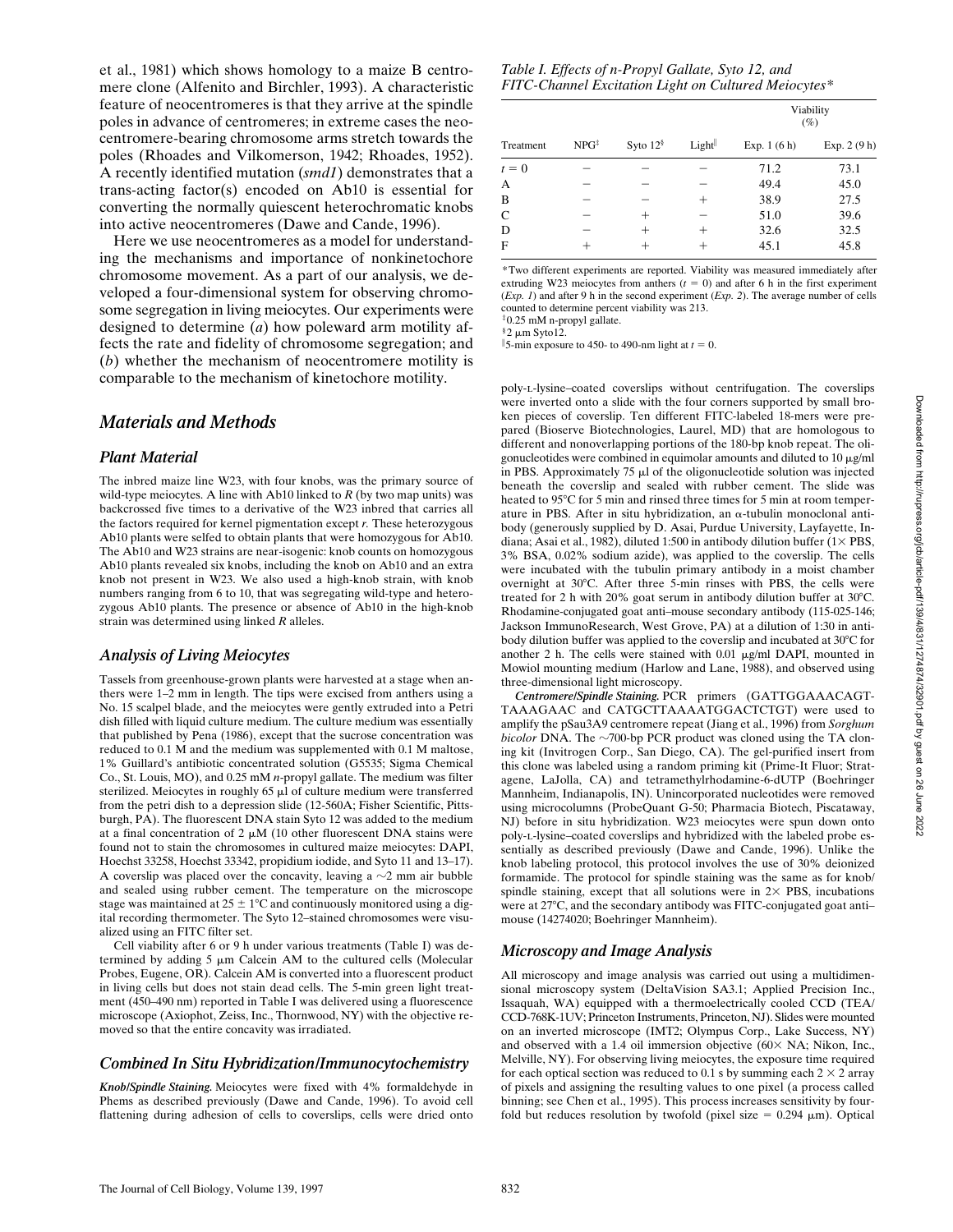sections from live cells were taken at either 0.5- or 1.0- $\mu$ m intervals. For fixed specimens, optical sections were taken using a  $1.5\times$  Optivar without binning (pixel size =  $0.0981 \mu m$ ) at 0.2- $\mu m$  intervals.

The out-of-focus information in the raw data was removed by threedimensional constrained iterative deconvolution (Chen et al., 1995) using software supplied with the DeltaVision system. The resulting images were scaled to optimize contrast but were not processed further. The stereo pair in Fig. 8 was generated by volume rendering (Chen et al., 1995). When making measurements, the cursor was placed over the approximate center of the chromosome or neocentromere being measured. To determine the rate of anaphase chromosome movement in living cells (Table II), two or three pairs of chromosomes (presumably disjoining sister chromatids) were chosen for measurement. The distance between the chromosomes was recorded for each pair at each time point. These distances were divided in half (to obtain the rates for the individual chromosomes), averaged with the distances from the one or two other pairs of chromosomes from the same cell, and plotted with respect to elapsed time. When measuring the distance of neocentromeres from the equatorial plate (see Fig. 10), the equatorial plate was calculated as the midway point between the spindle poles (or when the poles were not well defined, the cell walls closest to the poles).

## *Results*

#### *Chromosome Segregation in Living Maize Meiocytes*

Using a modified rye meiocyte culture medium (Pena, 1986) to support growth, we were able to record chromosome movement in 53 maize meiocytes undergoing meiosis II. Modifications in the medium included a reduction of sucrose to minimize the toxic effects of sucrose decomposition by living cells (Scott and Lyne, 1994), and the addition of the antioxidant *n*-propyl gallate, which is known to increase the longevity of maize protoplasts in culture (Cutler et al., 1988). Approximately 45% of the meiocytes extruded into this medium were viable for 9 h or longer (Table I).

To identify a vital chromosome stain, 11 commercially available fluorescent DNA dyes were screened (see Materials and Methods). Only Syto 12, a green-fluorescent DNA dye, selectively stained living cells. Syto 12 did not affect the viability of maize meiocytes (Table I). However, aberrant division planes were observed when some meiocytes, particularly those going through prometaphase, were exposed to excessive light (490 nm). We were able to eliminate this problem by keeping the total light exposure during time-lapse experiments to  $\leq 1$  min (see Materials and Methods). Four-dimensional data (three dimensions over time) were collected using wide field three-dimensional light microscopy (Chen et al., 1995). To minimize light exposure, images were acquired from four to six optical sections at 1 to 5 min intervals. A series of optical sections from a living meiocyte undergoing meiosis II can be seen in Fig. 1. These and other data indicate that meiosis II in maize takes  $\sim$ 5 h to complete: the interkinesis between telophase I and prophase II takes  $\sim$ 150 min; prometaphase– metaphase takes  $\sim$ 90 min; and anaphase–telophase II takes  $\sim$  60 min.

#### *Neocentromeres Form as Early as Prometaphase*

Neocentromeres are most easily detected at metaphase– anaphase II in plants homozygous for Ab10 (Rhoades and Vilkomerson, 1942) but have been reported in heterozygous Ab10 plants and at meiosis I (Rhoades, 1952). According to Rhoades (1952), neocentromere activity is also

*Table II. Rates of Chromosome and Neocentromere Motility during Anaphase II\**

| Genotype $\ddagger$ | Chromosome motility<br>$(\mu m/min \pm SD)$ | Neocentromere motility<br>$(\mu m/min \pm SD)$ | No. cells<br>measured |
|---------------------|---------------------------------------------|------------------------------------------------|-----------------------|
| High-knob           | $087 \pm 0.15$                              |                                                |                       |
| W <sub>23</sub>     | $0.79 \pm 0.17$                             |                                                | Q                     |
| Ab10 <sup>§</sup>   | $0.78 \pm 0.13$                             | $1.08 \pm 0.23$                                | 10                    |

\*Data report the average rate of movement between consecutive time points at midanaphase, which was defined as the stage when chromosomes were  $3-6 \mu m$  from the metaphase plate.

‡The high-knob and W23 are wild-type strains (and did not show neocentromeres). §In the W23 background.

Derived from measurements of 13 neocentromeres in 10 cells.

occasionally observed in late prophase II. We observed, as have others (e.g., Emmerling, 1959), that the penetrance of the neocentromere phenotype is highly variable and environmentally influenced. Neocentromeres were observed only during the winter months in greenhouse-grown plants, with less than half of the plants showing neocentromere activity.

During prometaphase II in both wild-type and Ab10 plants, the chromosomes move towards the spindle and then slowly oscillate in the midzone of the spindle. We defined metaphase as the stage when the chromosomes ceased to oscillate, or alternatively, as the stage when a nonstaining gap appeared between the chromatids at the metaphase plate (presumably due to tension from the half spindles; Fig. 1 *A*). Significant poleward arm movement was not observed in any of the 38 living wild-type meiocytes observed during prometaphase. However, in the presence of Ab10, distinct poleward chromatin extensions were observed. Fig. 2 shows a living meiocyte from a plant that was homozygous for Ab10 and five additional knobs on other chromosomes (there are 10 chromosomes in maize). Poleward chromatin extensions were first observed 30 min before metaphase (Fig. 2, *arrows*) and continued throughout prometaphase, metaphase, and anaphase. Evidence that the chromatin extensions observed in live cells are the result of neocentromere activity was obtained by hybridizing fixed cells with fluorescent oligonucleotide probes that identify the knob repeat. Knob-terminated chromatin extensions were clearly observed in one fixed prometaphase II cell (not shown) and two fixed prometaphase I cells carrying Ab10. A meiosis I cell that was fixed and stained for chromosomes, knobs, and microtubules is illustrated in Fig. 3. This cell was heterozygous for Ab10 and at the time of fixation was in the process of aligning the chromosomes on the metaphase plate. As shown, a noticeably elongated neocentromere is positioned midway between the spindle equator and pole (Fig. 3, *arrow*).

## *Neocentromeres Move Faster than Kinetochores at Anaphase*

During anaphase, kinetochores and neocentromeres proceed poleward at different rates (Fig. 4). The rate of knobless chromosome movement in Ab10 strains, at  $0.78 \mu m/$ min, was not significantly different from the rate of 0.79  $\mu$ m/min observed in the near-isogenic W23 wild-type strain (Table II). In contrast, neocentromeres moved at an average maximum rate of  $1.08 \mu m/min$  and were observed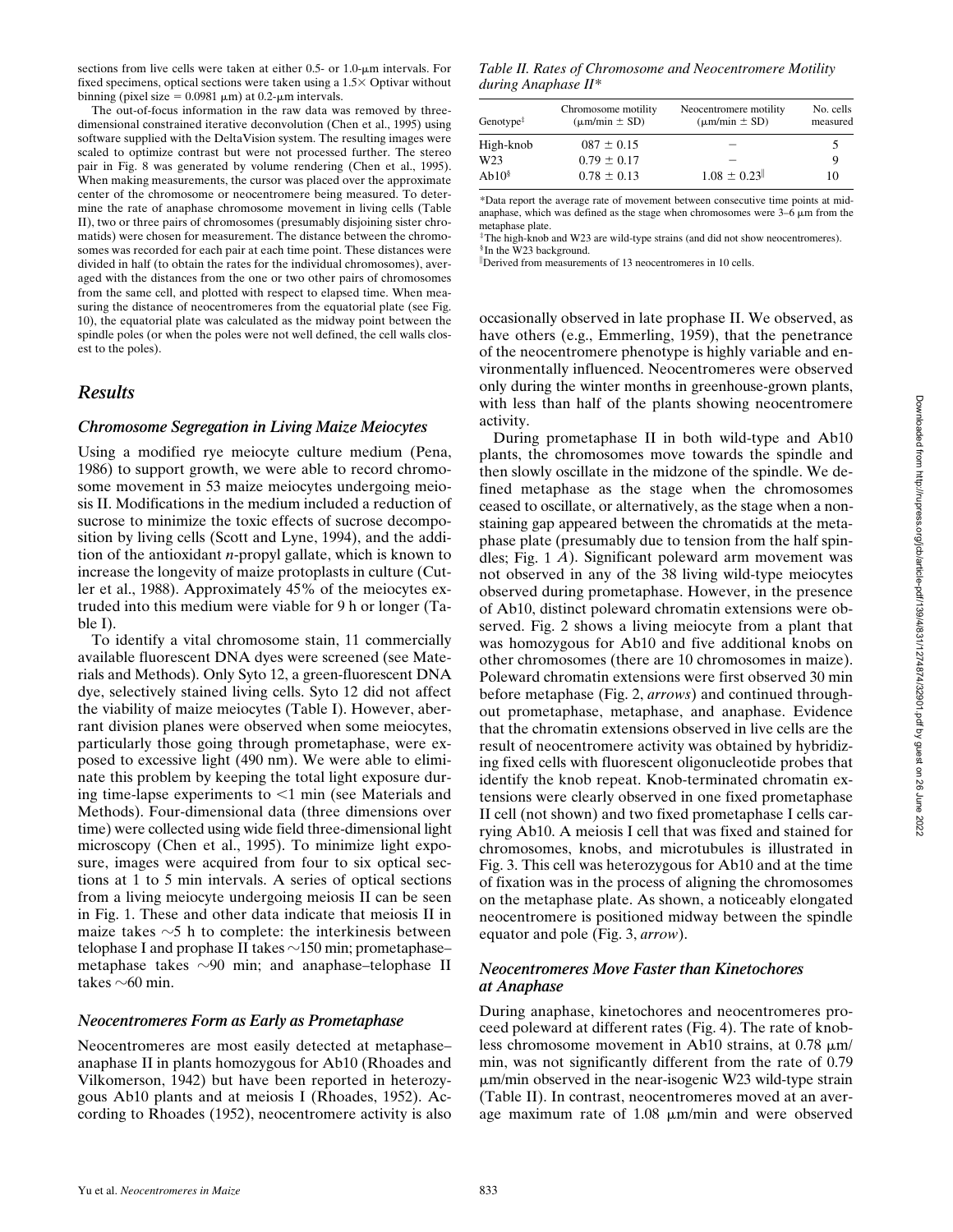

*Figure 1.* Time-lapse sequence showing a wild-type meiocyte undergoing meiosis II. Images are single optical sections of Syto12 stained chromosomes in a high-knob strain, except *J*, which is a phase contrast image. (*A*) Metaphase; (*B–E*) anaphase; (*F–H*) telophase; and (*I* and *J*) final interphase. Arrows in *H* indicate the new cell plates. Time in minutes is shown in the lower right corner of each frame.



*Figure 2.* Prometaphase II neocentromere activity in a living meiocyte. Images are single optical sections of Syto12-stained chromosomes in a homozygous Ab10 strain (W23 background). (*A–D*) Prometaphase; (*E*) metaphase; and (*F*) metaphase–anaphase transition. Arrows in *B* and *C* indicate a neocentromere stretching towards a pole. Metaphase occurred at 30 to 35 min after the first data set (*A*) was taken. Time in minutes is shown in the lower right corner of each frame.

moving at rates as high as  $1.4 \mu m/min$ . Fig. 4 shows two optical sections at each of six time points from an Ab10 meiocyte undergoing anaphase II. Several neocentromeres can be seen moving towards the poles at rates faster than either the knobless chromosomes in the same cell or the kinetochores on the same chromatids (causing stretching). Knobless chromosomes and neocentromeres both undergo periods of acceleration in early anaphase and periods of deceleration in late anaphase (Fig. 5), as has been observed in previous studies (e.g., Ryan, 1983). In midanaphase, the rate of neocentromere movement can be twice as fast as the maximum rate of normal chromosome movement (Fig. 5). In cases where a neocentromere had started to stretch a chromosome arm poleward in metaphase, the arm continued to elongate by 1 to 3  $\mu$ m during anaphase (e.g., Fig. 4, *asterisk*). In other cases the neocentromeres were not visible at metaphase, and the chromosome arms stretched by as much as  $4 \mu m$  during anaphase (e.g., Fig. 4, *solid arrowhead*). Most neocentromeres did not affect the rate of linked kinetochore movement, but some neocentromeres appeared to cause the entire chromosome, including the kinetochore, to accelerate towards a pole (Fig. 4, *asterisk*).

## *Microtubules Interact Laterally with Neocentromeres*

A combined in situ hybridization/immunocytochemistry approach was used to analyze the interaction of knobs with microtubules. Knobs were localized using a collection of 10 FITC-labeled oligonucleotides which together represent the entire 180-bp repeat. Because the knobs are brightly labeled with this probe, we were able to carry out the hybridization in the absence of the denaturing agent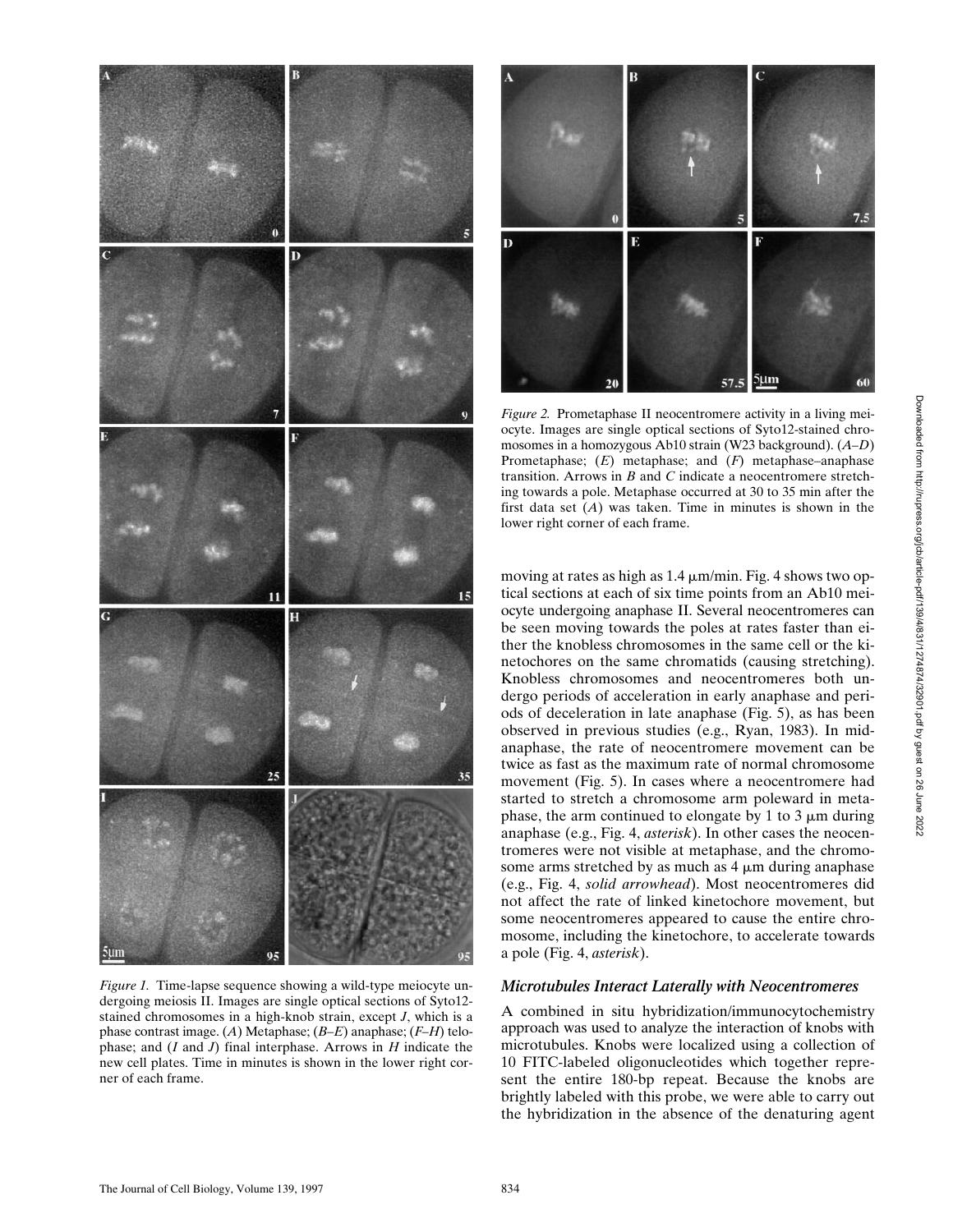

*Figure 3.* Prometaphase I neocentromere activity in a fixed and triple-stained meiocyte. Ab10 was heterozygous in the high-knob background. Three images from a single optical section are shown. (*A*) Chromosomes; (*B*) knobs; and (*C*) spindle. Arrow identifies the neocentromere.

formamide and obtain well preserved microtubules for immunocytochemistry.

As observed in studies with other plants (e.g., Inoue, 1953), we observed that maize microtubules are evenly distributed throughout the spindle in prometaphase I and II. The uniform spindle staining typical of prometaphase can be seen in Fig. 3 *C.* As the cell progresses into metaphase and anaphase (I or II), the spindle staining shifts to a pattern primarily composed of bundled fibers. The fibers were divided into two classes: the nonkinetochore fibers, which pass from pole-to-pole or terminate without contacting chromosomes; and the kinetochore fibers, which terminate at chromosomes. The kinetochore fibers have the following characteristics: (*a*) they terminate  $\sim 0.3 \mu m$ from the DAPI-stained chromatin, leaving a nonstaining gap that presumably represents the kinetochore; (*b*) they are more brightly stained adjacent to the chromosomes (appearing thicker; Fig. 6, *arrows*); and (*c*) they interact with centromere/kinetochores as judged by their colocalization with centromere sequences. A conserved cereal centromere sequence that was identified in sorghum by Jiang et al. (1996) was used as a probe for maize chromosomes. The centromere signal was associated with the ends of spindle fibers, as expected if the fibers interact with the centromere/kinetochore complex (Fig. 7). To detect hybridization of the sorghum sequence on maize chromosomes it was necessary to add formamide in the hybridization step (see Materials and Methods). Under these conditions, the kinetochore fibers at metaphase I were resolved into two distinct fibers that presumably interact with the sister kinetochores of the chromosome (Fig. 7, *inset*). A separation of sister spindle fibers in metaphase I has not been observed previously, but it is consistent with observations from other plants that sister kinetochores can be resolved at late metaphase I (Lima-de-Faria, 1956).

In contrast to kinetochores, neocentromeres interact laterally with spindle fibers. The knobs in maize are located within the distal half of their respective chromosome arms (Longley, 1939) and usually appear to occupy telomeric positions at metaphase and anaphase (Peacock et al., 1981; Dawe and Cande, 1996). In the absence of Ab10, knobs invariably lag behind the bulk of the chromatin at anaphase (Fig. 6). Knobs are converted into neocentromeres in the presence of Ab10 and with few exceptions are pulled poleward. In 46 three-dimensional data sets containing 160 neocentromeres, an end-on interaction of a spindle fiber with a neocentromere was never detected. Fig. 8 shows a single neocentromere and its associated microtubules at early metaphase II. At least two distinct spindle fibers are laterally associated with the neocentromere with no evidence of a fiber terminating in the knob-stained region. Of 39 other neocentromeres studied in detail, 20 were laterally associated with at least two spindle fibers, 16 were laterally associated with one spindle fiber, and 3 were in a region of the spindle where they appeared to be interacting with nonbundled microtubules. Although spindle fibers are frequently associated with neocentromeres, it is unlikely that bundled fibers are required for motility, because neocentromeres are active in prometaphase cells where the microtubules are evenly distributed (Fig. 3). Given the resolution of immunofluorescence microscopy, we cannot rule out the possibility that a small number of microtubules make end-on contact with neocentromeres.

Rhoades (1952) suggested that the true centromere was inactivated when a neocentromere on the same chromosome was formed. Because of the tight grouping of chromosomes at anaphase, we found it difficult to identify single chromosomes and their respective kinetochore fibers. However, in two cases we were able to identify chromosomes with both an active neocentromere and a distinct kinetochore fiber (one is shown in Fig. 9).

## *The Rate of Neocentromere Motility is a Function of Knob Size*

In normal maize meiocytes the chromosomes tend to move at roughly the same speed during anaphase (Fig. 1). This contrasts with the rates of neocentromere movement, which are highly variable. Rates of neocentromere movement as fast as 1.4  $\mu$ m/min and as slow as 0.91  $\mu$ m/min were documented in a single Ab10 meiocyte. Although it is difficult to tell the size of a knob in living cells, differences in knob size are apparent after in situ hybridization with a knob probe. To address the question of whether the size of a knob correlated with its motility on the spindle, the knobs in eight anaphase cells with extreme neocentromere activity were scored for diameter and location relative to the spindle equator. A significant positive correlation between knob size and position in the spindle was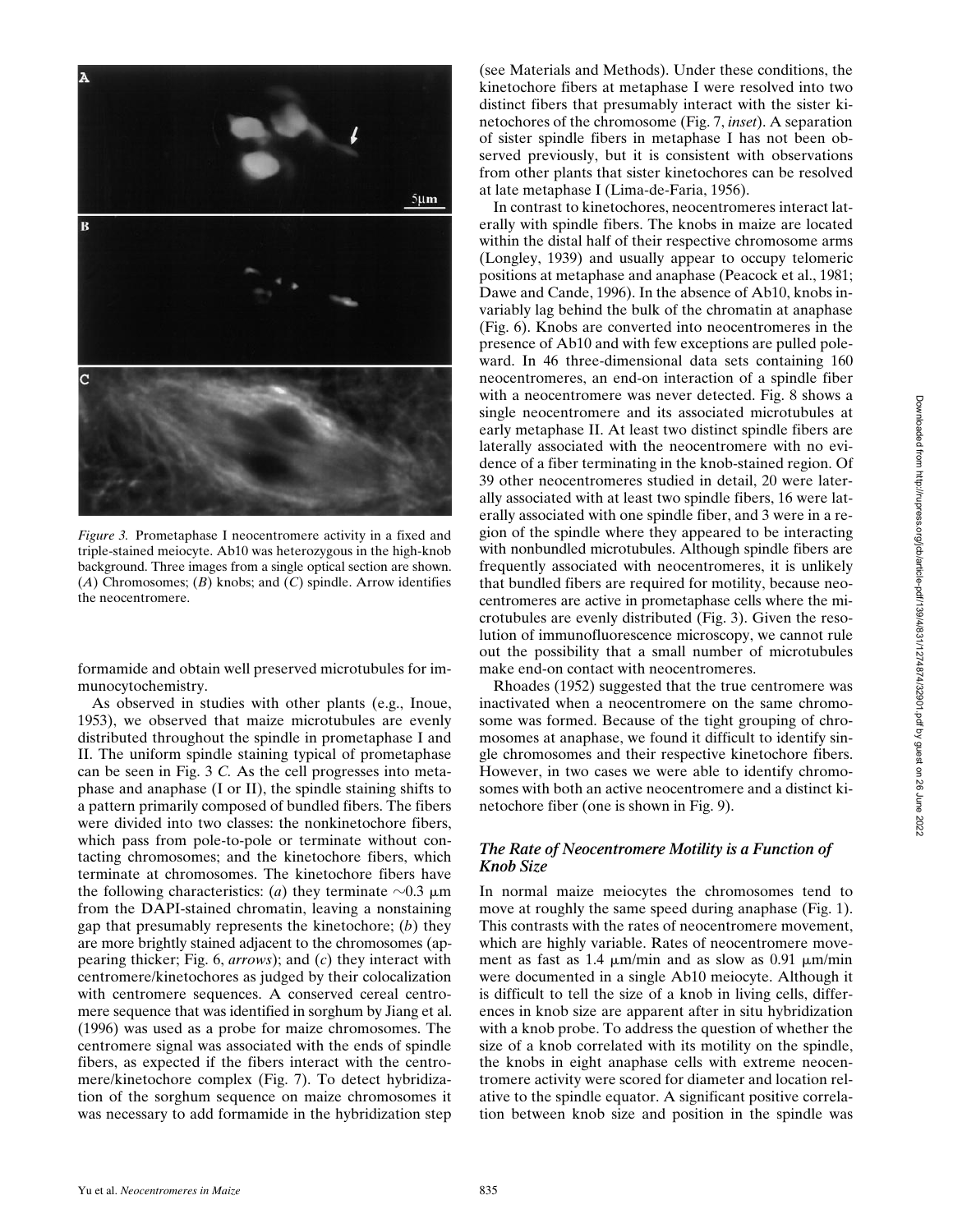

*Figure 4.* Anaphase II neocentromere activity in a living meiocyte. Images are from a homozygous Ab10 cell in the W23 background. Two optical sections (*across*) are shown at each of six time points. Arrowheads indicate the neocentromere (*closed*) and chromosome (*open*) used for the data presented in Fig. 5. The asterisk identifies a neocentromere that appeared to accelerate the movement of its linked kinetochore (the neocentromere is slightly out of the focal plane in the image taken at 0 min).

observed (Fig. 10), indicating that the poleward force exerted by a knob is correlated with the number of 180-bp knob repeats.

# *Discussion*

Using a live-cell system and three-dimensional light microscopy, we have been able to accurately measure the rate of chromosome movement in maize. The analysis of chromosome movement in living plant cells has previously been possible in only species with chromosomes large enough to be viewed using transmission light microscopy, such as *Lilium*, *Allium*, and *Haemanthus* (Inoue, 1953; Ryan, 1983; Khodjakov et al., 1996). While maize chromosomes are large, it has not been possible to resolve them in living cells using phase or differential interference contrast optics. We were able to compensate for the relatively small size of maize chromosomes with high-resolution three-dimensional microscopy and the fluorescent DNA stain Syto 12. Multiplylabeled fixed specimens were used to confirm and extend the observations of living meiocytes.

## *Neocentromere Activity Has Little Effect on the Overall Rate of Chromosome Segregation: Kinetochores Govern Chromosome Motion at Anaphase*

It is well documented that chromosomes segregate synchronously during anaphase even when the chromosomes differ dramatically in size or when forces are applied that restrain poleward motion. For instance, when two segregating chromosomes are joined by a chromatin bridge, chromosome movement continues nearly unabated (Bajer, 1963). Using glass needles to impede chromosome motion, Nicklas estimated that the available force at the kinetochore is 10,000 times more than is actually needed. Nicklas proposed that there is a "governor" at the centromere regulating chromosome motion and indicated that the best candidate for the rate governor is the kinetochore fiber (Nicklas, 1988).

We have shown that neocentromeres can cause a chromosome arm to lengthen by as much as  $4 \mu m$  during the course of anaphase (Fig. 4). Assuming maize chromosomes are elastic (as are *Haemanthus* chromosomes; Bajer, 1963), anaphase neocentromere activity generates a poleward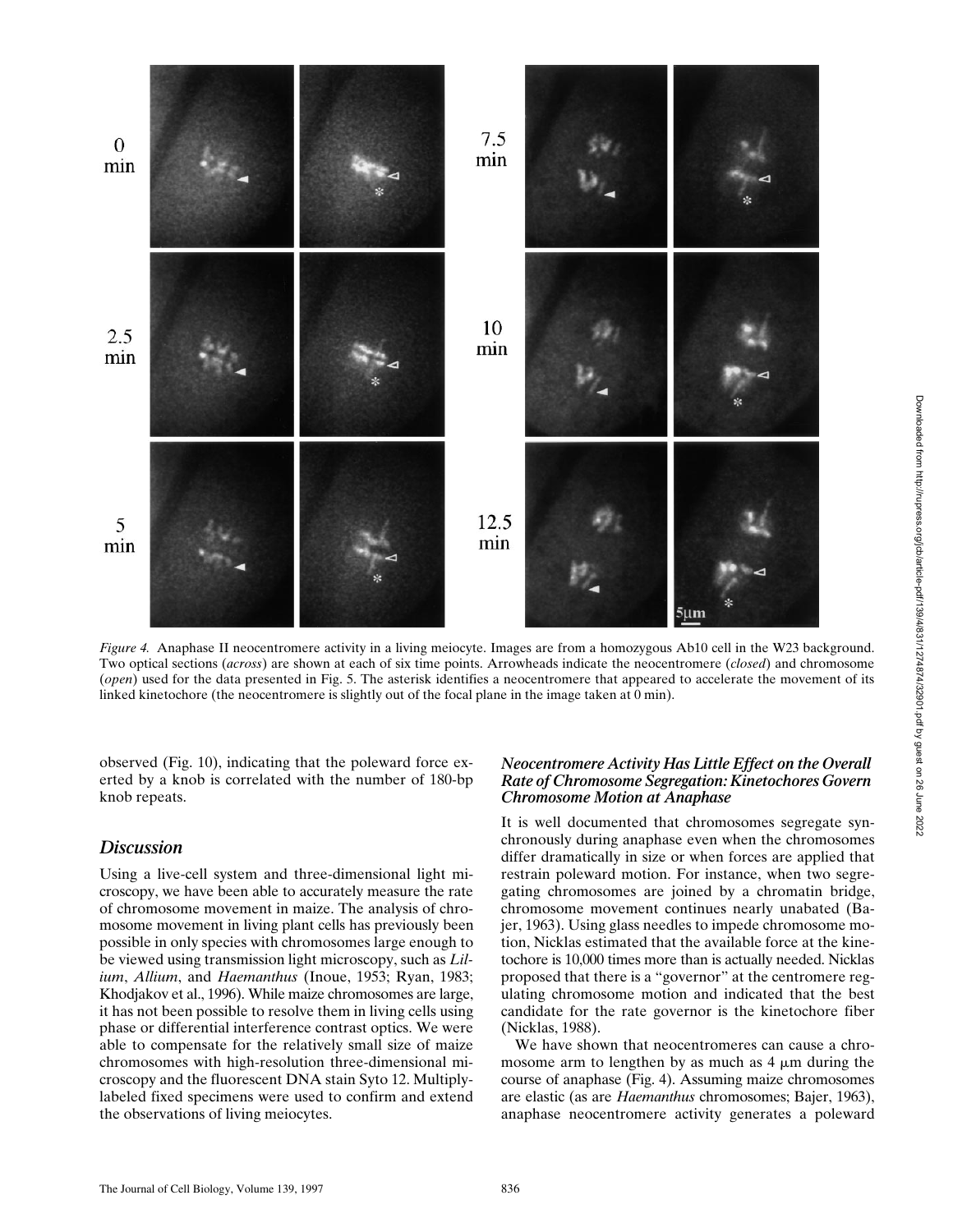

 $1.4$ 

 $1.2$ 

0.6

 $0.4$ 

 $0.2$ 

 $\mathbf{0}$ 

30

Rate (µm/min)  $0.8$ 

*Figure 5.* Chromosome and neocentromere movement during anaphase–telophase. Data were derived from the cell shown in Fig. 4. Time  $0 =$  anaphase onset. (A) Distance of a neocentromere from the metaphase plate;  $(\bullet)$  rate of movement for the neocentromere;  $(\triangle)$  distance of a normal chromosome from the metaphase plate;  $(O)$  rate of movement for the normal chromosome. Rates shown occurred over the preceding time interval; e.g., the rate shown at 7.5 min is the rate that occurred between 5.0 and 7.5 min after anaphase onset.

15

Time (min)

20

 $2\bar{5}$ 

14

 $12$ 

10

ş  $\binom{m}{k}$ 

6  $\overline{4}$ 

 $\overline{2}$ 

 $\bf{0}$ 

5

10

Distance from metaphase plate

force at the kinetochore. However, kinetochores rarely respond by moving faster towards the pole (Fig. 4), providing evidence of a "brake" at the kinetochore. We attribute the braking effect of the kinetochore to structural constraints associated with end-on microtubule interactions at the kinetochore and the slow process of microtubule depolymerization (Nicklas, 1988). Neocentromeres, by interacting with microtubules laterally (Fig. 8), can move rapidly poleward without these constraints.

The importance of nonkinetochore chromosome motility is a matter of debate (Östergren, 1960; Bajer et al., 1987; Fuge, 1990; Adames and Forer, 1996). Recent data show that chromosome arms carry molecular motors that are involved in positioning chromosomes on the metaphase plate (Afshar et al., 1995; Vernos et al., 1995). However, more subtle arm motility events are also observed at anaphase. It has been shown that poleward arm motility at anaphase is a normal part of crane fly spermatogenesis (Fuge, 1975; Adames and Forer, 1996). Similar poleward forces at anaphase have been observed in mammalian cells (Liang et al., 1993). However, it is more commonly observed that chromosome arms move towards the spindle equator during anaphase (e.g., Rieder and Salmon, 1994; Khodjakov et al., 1996). In maize, chromosome arms normally lag behind the kinetochores, presumably applying an awayfrom-the-pole force to the kinetochore (a chromosome with lagging arms can be seen in the upper right of Fig. 6 *A*; Rhoades, 1952). Neocentromeres reverse this orientation and apply a poleward force to the kinetochore that only marginally affects the rate of movement (Fig. 4). We have also failed to detect any obvious effects on the fidelity of chromosome segregation. This is surprising because neocentric chromosomes effectively have two centromeres: the true centromere and the neocentromere (Fig. 9). The data of McClintock (1943) and Novitski (1952) suggest that chromatin bridges should be produced from such dicentric chromosomes due to the occasional segregation of linked

*Figure 6.* Fixed and triple-stained W23 wild-type cell at anaphase II. Three images from a single optical section are shown. (*A*) Chromosomes; (*B*) knobs; and (*C*) spindle. Arrows indicate the thickening of kinetochore fibers adjacent to the chromatin.

 $\overline{C}$ 

centromeres to opposite poles. A single Ab10 meiocyte may have a large number of chromosomes with both a centromere and a neocentromere; nevertheless, no chromatin bridges were observed in this study and are apparently very rare (Rhoades, 1952). One possible explanation for the absence of bridges is that the early prometaphase activity of neocentromeres (Figs. 2 and 3; Rhoades, 1952) causes kinetochores to preferentially orient with the poleward-stretching chromosome arms.

#### *The Mechanism of Neocentromere Motility in Maize*

As a first step towards understanding the mechanism of neocentromere movement, we determined at which point during the cell cycle neocentromeres are active. The data in Figs. 2 and 3 substantiate the claim by Rhoades (1952) that neocentromeres are first observed in meiotic prometaphase and continue their poleward movement into metaphase. Before our study, it remained possible that all or most of the neocentromere activity was completed in these stages. If the neocentromeres had already moved close to the poles in metaphase, they could have conceivably ceased their poleward motion at anaphase and still arrived early at the poles. However, the data in Fig. 4 showing that chromosome arms continue to stretch during anaphase rule out this possibility. These data, combined with the observation that Ab10 has no effect on the movement of chromosomes lacking knobs (Table II), suggest that Ab10 encodes a product that acts specifically at neocentromeres from prometaphase through anaphase.

Two major forces have been implicated in chromosome movement: the disassembly of spindle fibers at kineto-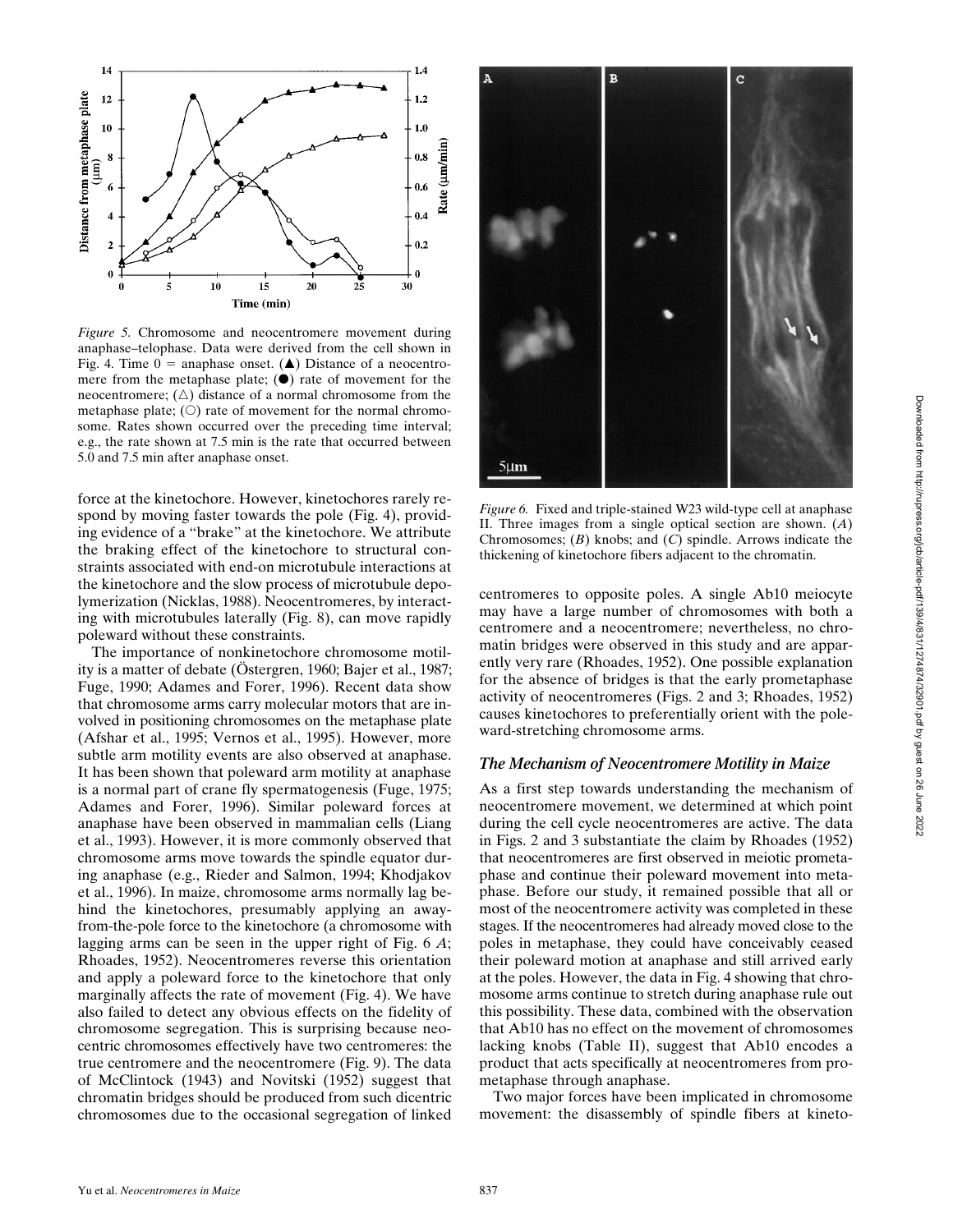

*Figure 7.* Colocalization of the centromeres with the ends of kinetochore fibers. The image was taken at a single optical section from a W23 wild-type cell. Inset is a twofold magnification of the region indicated by a bracket. Arrow indicates a centromere. Chromosomes are shown in blue; centromeres in red; microtubules in green.

chores (Gorbsky et al., 1988; Waters et al., 1996) and the forces generated by molecular motors at the centromere/ kinetochore complex (Vernos and Karsenti, 1996). Recent data suggest that the two forces are tethered together by molecular motors at the kinetochore, such as CENP-E, which remain coupled to shortening microtubules (Lombillo et al., 1995; Desai and Mitchison, 1995). We believe it is unlikely that microtubule depolymerization plays a major role in neocentromere motility for two reasons. First, neocentromeres interact with spindle microtubules primarily in a lateral manner, not the end-on fashion required to use the energy of depolymerization (Fig. 8). Second, the rate of neocentromere movement varies with knob size (Fig. 10). Tubulin polymerization/depolymerization, while varying as a function of the cell cycle, is relatively uniform within the spindle (Gorbsky et al., 1988; Mitchison and Salmon, 1992). The spindle-wide uniformity of depolymerization is inconsistent with the asynchronous movement of neocentromeres.

Our neocentromere data are best explained by the activity of a motor protein that associates with microtubules laterally. The asynchronous movement of knobs (Fig. 10) is similar to a known motor-driven process: the placement of achiasmate (nonrecombinant) chromosomes in the *Drosophila* meiotic spindle. Achiasmate chromosomes are seen within metaphase half spindles at locations that correspond to size. Smaller chromosomes are very close to the pole, while larger chromosomes are positioned farther from the pole. The placement of achiasmate chromosomes is regulated by the *Drosophila* NOD protein, which is a kinesin-like motor that is localized to chromosome arms (Afshar et al., 1995). It has been argued that the larger chromosomes contain more of the NOD protein and as a result are pushed closer to the metaphase plate (Afshar et al., 1995). Similarly, by binding more motor proteins, the larger neocentromeres may be more effective at overcoming the elastic (drag) forces associated with chromosome stretching. In vitro, kinesin-mediated motility is positively



*Figure 8.* Microtubules interact laterally with neocentromeres. Images are from a heterozygous Ab10 meiocyte (high-knob background) at early metaphase II. (*A*) Optical section of the entire cell;  $(B-I)$  consecutive optical sections at  $0.2$ - $\mu$ m intervals over the region indicated in  $A$ ;  $(J)$  images in  $B$  through  $I$  presented as a volume-rendered stereo pair. In *B*, *F*, and *I*, two spindle fibers that contact the knob (*1* and *2*) and two others that may contact it (*3* and *4*) are indicated. Chromosomes are shown in green; neocentromeres in blue; microtubules in red. The blue staining in the spindle region of *B* is derived from knobs that are out of the plane of focus in *A.* The neocentromere is outlined in *E.*

correlated with the number of kinesin molecules and negatively correlated with drag forces (e.g., Hunt et al., 1994; Hall et al., 1996). Unlike NOD (Afshar et al., 1995), the motor responsible for neocentromere motility is presumably minus end directed because the minus ends of the microtubules are predominantly localized at the spindle poles (Euteneuer et al., 1982).

Lateral microtubule interactions were observed with nearly all of the 160 neocentromeres analyzed here and appear to be typical of a wide variety of nonkinetochore transport phenomena (for review see Fuge, 1990). For example, rows of microtubules interact laterally with poleward-pointing chromosome arms, as well as with polewardmoving acentric fragments in the crane fly *Pales ferruginea* (Fuge, 1972, 1975). Microtubules also interact laterally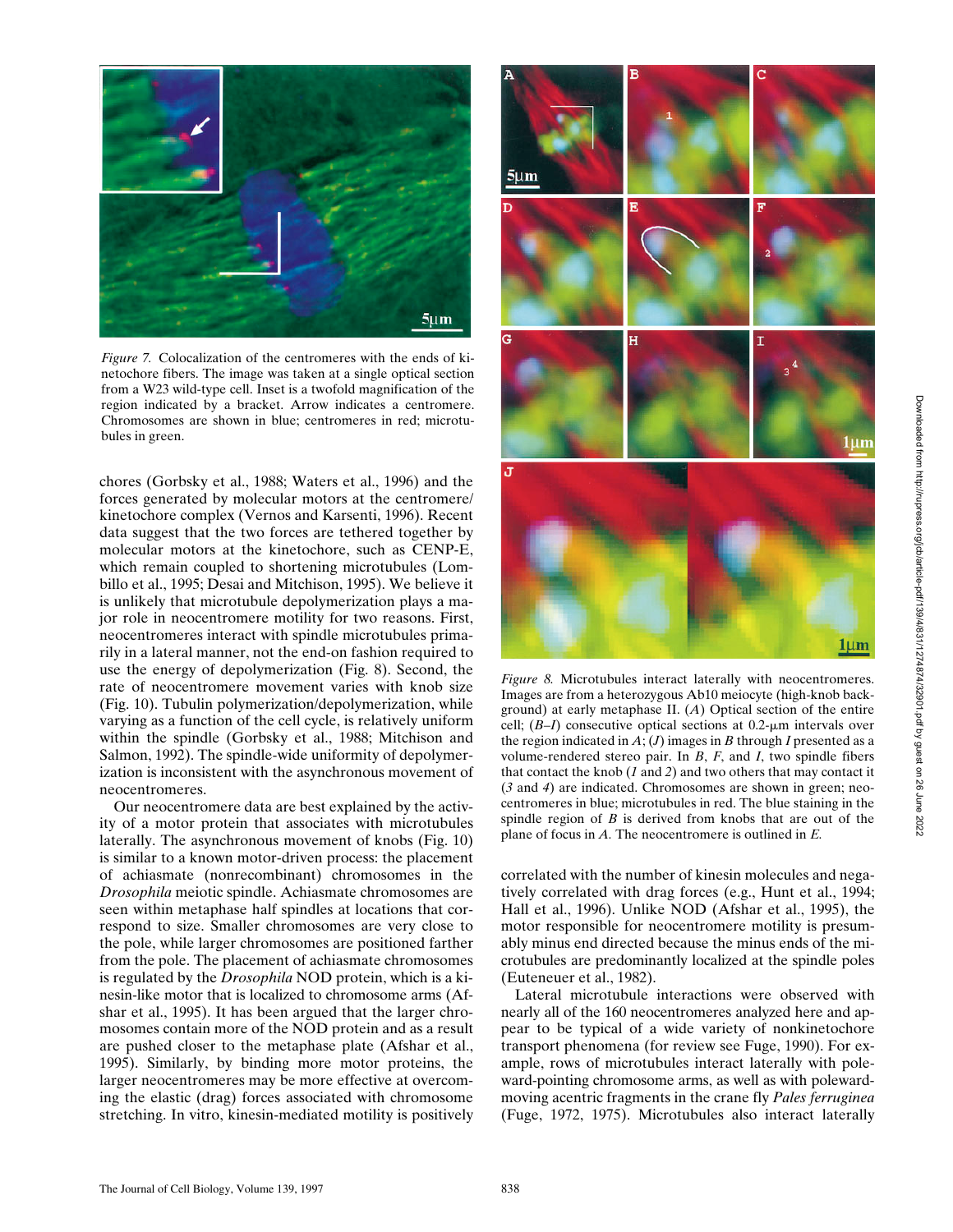

*Figure 9.* Kinetochore fiber interacting with a neocentromerecarrying chromosome. Chromosomes are shown in green; neocentromeres in blue; microtubules in red. Region indicated with a bracket is reproduced in *B* (chromosomes only), *C* (spindle only), and *D* (knobs only). Arrow indicates the kinetochore fiber associated with the chromosome in *B.*

with animal kinetochores during prometaphase (Rieder et al., 1990; Merdes and De May, 1990), and this interaction generates rates of chromosome movement up to 10 times faster than anaphase chromosome movement (Rieder et al., 1990). Similarly, neocentromeres move at rates significantly faster than normal anaphase chromosomes (Fig. 4 and Table II). The similarities to animal prometaphase kinetochores may indicate that neocentromeres are "normal" maize kinetochores that only display prometaphaselike movement. However, the mechanism of chromosome alignment in animal mitotic (astral) spindles and maize meiotic (anastral) spindles may differ significantly (Rieder et al., 1993).

An additional property of kinetochores is that they function as microtubule organizing centers (e.g., Galatis and Apostolakos, 1991). Whether neocentromeres can also nucleate microtubules was addressed indirectly by Rhoades and Dempsey (1966). Using inversion heterozygotes in an Ab10 background, they generated a series of chromatin fragments that carried a knob but lacked a centromere. The knobbed acentric fragments migrated to a pole when they were brought to the equator in meiosis I (by association with a bivalent), but after the neocentromeres had separated from their linked kinetochores at meiosis II, they lost their ability to interact with the spindle. We have reproduced these results and further observed that acentric neocentromeres in meiosis II are nearly always isolated in the cytoplasm and devoid of any association with microtubules (data not shown). Plant spindles



*Figure 10.* The position of neocentromeres in the anaphase II spindle correlates with knob size. Knob size is plotted with respect to distance from the spindle equator (all the knobs from eight anaphase II cells with extreme neocentromere activity are shown). The regression line shown has a coefficient of 3.11 ( $P$  <  $0.01, r^2 = 0.31$ .

are thought to be organized in large part by microtubule nucleation at the kinetochores and side-by-side associations between microtubules (for review see Smirnova and Bajer, 1992; Palevitz, 1993). Given this, one interpretation of the acentric fragment data is that neocentromeres cannot nucleate microtubules. A neocentromere on a chromosome fragment will be ejected from the spindle by its minus end–directed motor activity and once isolated, will have no means of nucleating the microtubules that would allow it to reassociate with the main spindle (Smirnova and Bajer, 1992; Vernos and Karsenti, 1995). An inability to nucleate microtubules is also consistent with the observation that neocentromeres do not interact in an end-on fashion with spindle fibers (Figs. 8 and 9).

In contrast to kinetochores, neocentromeres interact with microtubules laterally, appear to be incapable of regulating their rates of movement, and are probably incapable of congressing on a metaphase plate. The primary similarity to kinetochore motility appears to be the involvement of a microtubule-based motor(s); indeed, all the available data on neocentromeres can be explained by a meiosis-specific, minus end–directed motor activity that interacts either directly or indirectly with knobs from prometaphase to anaphase. No chromosome-associated motors have been identified in plants, although several kinesin-like proteins have recently been described (Liu et al., 1996; Reddy et al., 1996; Wang et al., 1996). To identify the proteins responsible for neocentromere motility, and ultimately the evolutionarily related proteins required for normal chromosome segregation, we are taking a genetic approach. Neocentromeres are one component in a complex meiotic drive system that causes aberrant segregation ratios (for review see Rhoades and Dempsey, 1985). Because neocentromeres are required for meiotic drive, meiotic drive can be used as a phenotype to score for mutations in neocentromere activity (Dawe and Cande, 1996). One mutation derived from such a screen, *suppressor of meiotic drive 1* (*smd1*), showed a  $\sim$ 69% reduction in neocentromeres by a quantitative assay (Dawe and Cande, 1996). *Smd1*, or other genes identified in our ongoing mutant screens, may encode the postulated knob-associated minus end–directed motor.